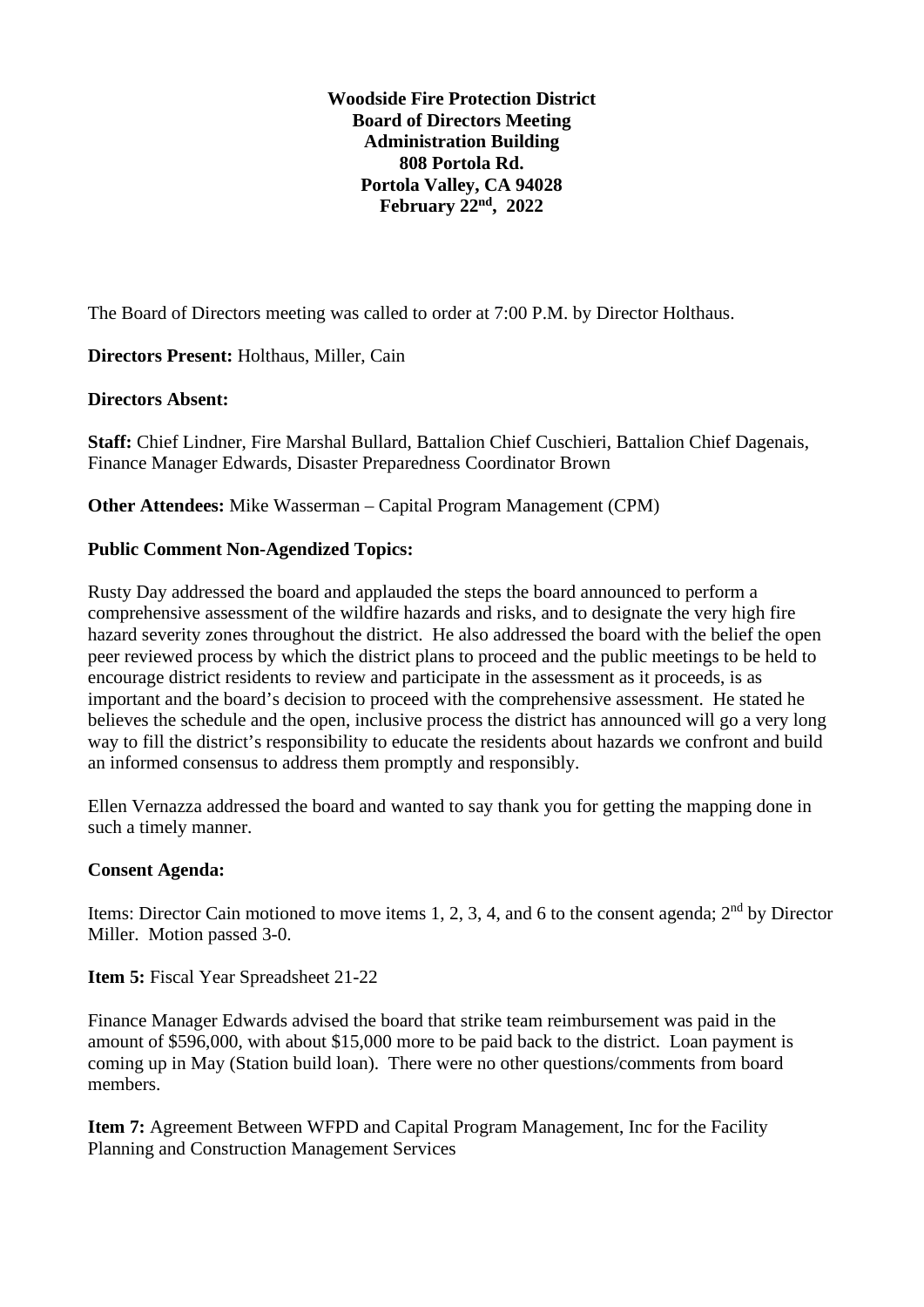WFPD and Capital Program Management (CPM) work on a time and material basis, or an estimated fee budget. The goal here is to have a more comprehensive agreement in place. Since the district is only billed for time and materials, there is no commitment by the board to pay all monies in the agreement unless it is earned. There have been multiple amendments, but since all projects are now moving at a much steadier pace, this agreement is much more applicable. WFPD legal counsel has reviewed and approved of the agreement.

Directors Holthaus and Miller advised they had gone through the agreement and did not have any other questions. Director Miller made a motion to accept the agreement as written, Director Holthaus  $2<sup>nd</sup>$  the motion. There was no further discussion. Motion passed 3-0.

**Item 8:** Station 7 and Station 8 Projects – Update

Mike Wassermann from CPM gave an update on the fire station projects to the board. He recapped the Vance Brown amendment that was approved in the previous month's board meeting. With the Interim station at \$2.9 million, Station 7 at \$24 million, and the Station 8 remodel at \$6.5 million, that gave an overall cost of \$33.4 million. The district has secured funding in the amount of \$25 million (\$10 million donation and \$15 million loan via Certificates of Participation). The remaining \$8.4 million is outstanding.

Mike then proceeded to advise the board of the next level of costs of the project being the soft costs. Additional costs of the three projects totals an additional \$6.2 million (\$2.4 million has already been expended). With \$3.8 million remaining, that brings the total additional balance remaining of \$12.2 million. The Woodside Portola Valley Fire Protection Foundation has kicked off a capital campaign to raise as much of these funds as possible, with money coming from donors, foundation board and advisory members, as well as the fire district.

Board members expressed concern of the growing budget. Mr. Wassermann apologized for not being clear that there was additional costs forthcoming. He expressed the overall number was a little higher than he expected, but not by much. Construction projects in all areas are seeing increased costs due to supply chain issues, increased construction costs, etc.

A question was raised if the foundation gave any indication about their timeframe to raise funds, as it could take a while to ramp up. Mr. Wassermann felt the foundation board was in a good position as contracts are in place, and work with both towns is ramping up in the planning/permitting process.

**Interim Station 7 Update:** Site work is progressing; carports and off-site improvements are in progress. The new gate at Sand Hill/Whiskey Hill is being installed. Mobile trailers are being delivered this week. Decking will be installed after mobile structures are in place. Station alerting and I.T. infrastructure will be installed after that is in place. Trailer mounted generator will be delivered soon. Expected completion is the middle of April 2022.

A question was raised by the board of how long it will take to move from facility to facility and be operational. Mr. Wassermann advised moving of items has already begun, but the major move of equipment will probably take about a week.

**Station 7 Update:** Design/build architects, engineers, and contractors have submitted for the second time in applying for the building permit. There is concurrent activity with the station alerting, I.T. district project management and architects as well. Start of the demolition is tentative for May 2022, with a construction timeline of about a year.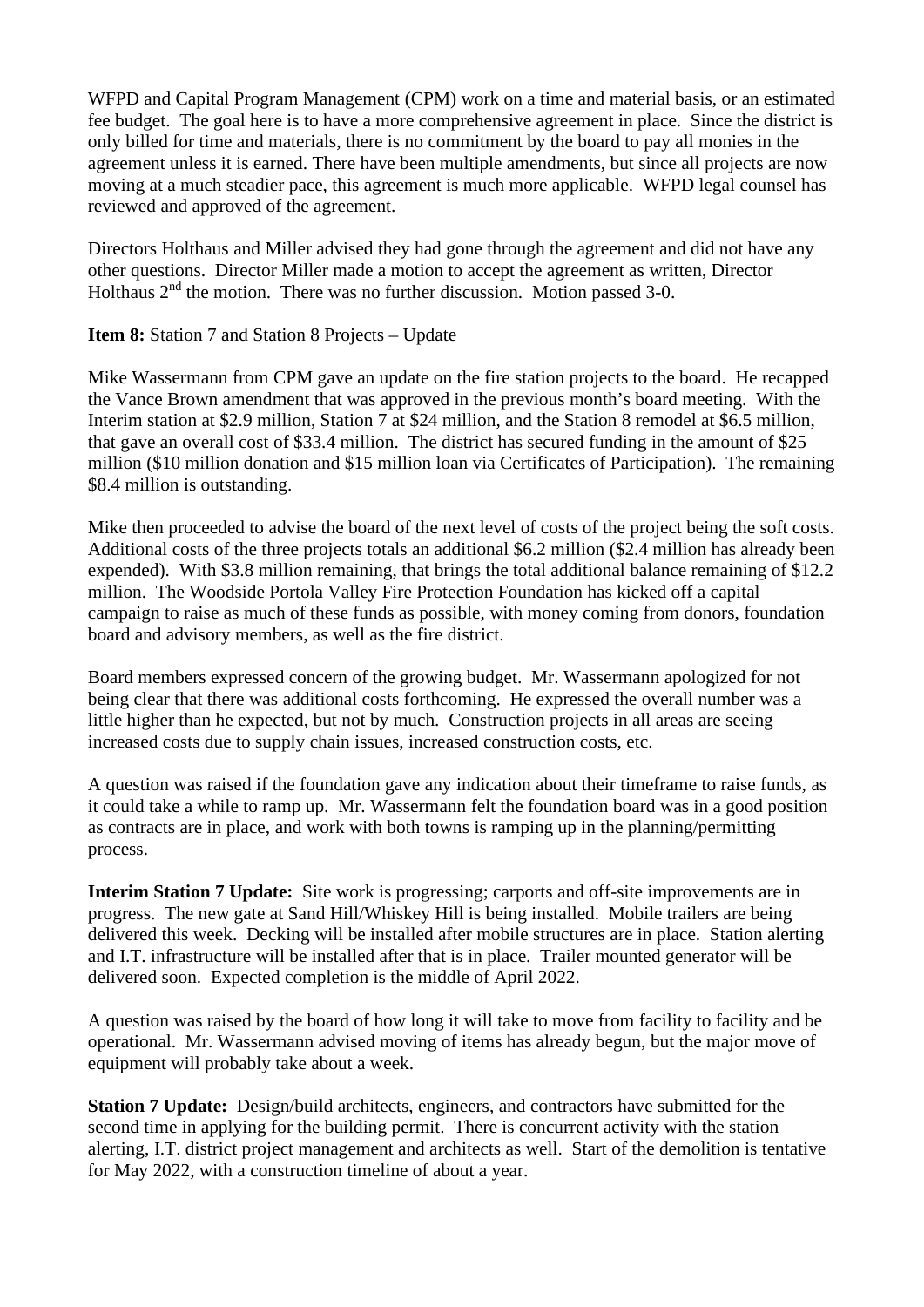**Station 8 Update:** Design/build architects submitted first round in December 2021. The Town ASCC subcommittee approved the landscape and screening. Team is working on a few other items (groundwater testing and landscape agreement). Project is slated to begin in May 2022, with a completion of March 2023.

There were no further questions or comments from board members and no comments from the public.

# **Staff Reports:**

One question was raised about the training sessions and if they were still remote, or in person. BC Cuschieri advised the board that training is resuming and ramping up. The WFPD command staff and South Zone Training staff has set up the rest of the year on the calendar, with most training inperson. Live-fire training completed two weeks ago, with elevator training and rope rescue training happening in the upcoming months.

Another question was raised about recent smoke being seen in the western hills of the district. Fire Marshal Bullard advised the board that private pile burns are occurring and will probably be noticeable through the months of March and April, unless Cal Fire advises otherwise. FM Bullard advised the board he tries to send out messages to the public when he gets this information ahead of time. There was also a recent prescribed burn west of Skyline on the Tomcat Ranch property. The burn went very well, with no complications. FM Bullard also advised the board of a prescribed burn planned for March in Edgewood Park.

# **Fire Chief's Report:**

Fire Chief Lindner advised the Board on COVID-19 updates. The State of California recently lifted the mask mandate. WFPD has made the decision to extend the mandate a couple of weeks longer. Chief Lindner also advised the board of a recent outbreak among WFPD personnel. These were not traced back any EMS calls, no personnel required hospitalizations, and all were recovering or back at work. WFPD, through the EMS division was aggressive in its testing and contract tracing and felt that the situation stabilized in less than two weeks. A question was raised if the district mandated testing, or if it was voluntary. Chief Lindner advised testing was optional, but attempts were made to test prior to the start of shifts, rather than wait until personnel were in the stations for extended periods of time. Chief Lindner also advised the board the governor had recently signed an executive order allowing for Covid-19 time off in lieu of taking sick time. There were no further questions/comments from board members.

Fire Chief Lindner advised the Board on new hires. The district has hired three individuals and the fire academy starts March  $7<sup>th</sup>$ , 2022. This will be a countywide academy, with approximately 20-25 people total in the academy. The plan is to have the entire academy together for classroom activities but split into two groups for more of the on-site training. Graduation will be altogether, with a graduation date planned late June/early July 2022.

Chief Lindner reminded the board to have their Form 700's filled out and get them submitted as soon as possible.

Chief Lindner also advised the board of the upcoming retirement party planned for April 2<sup>nd</sup>, 2022. With the pandemic, this will be the first opportunity to recognize quite a few members who retired over the past 3+ years.